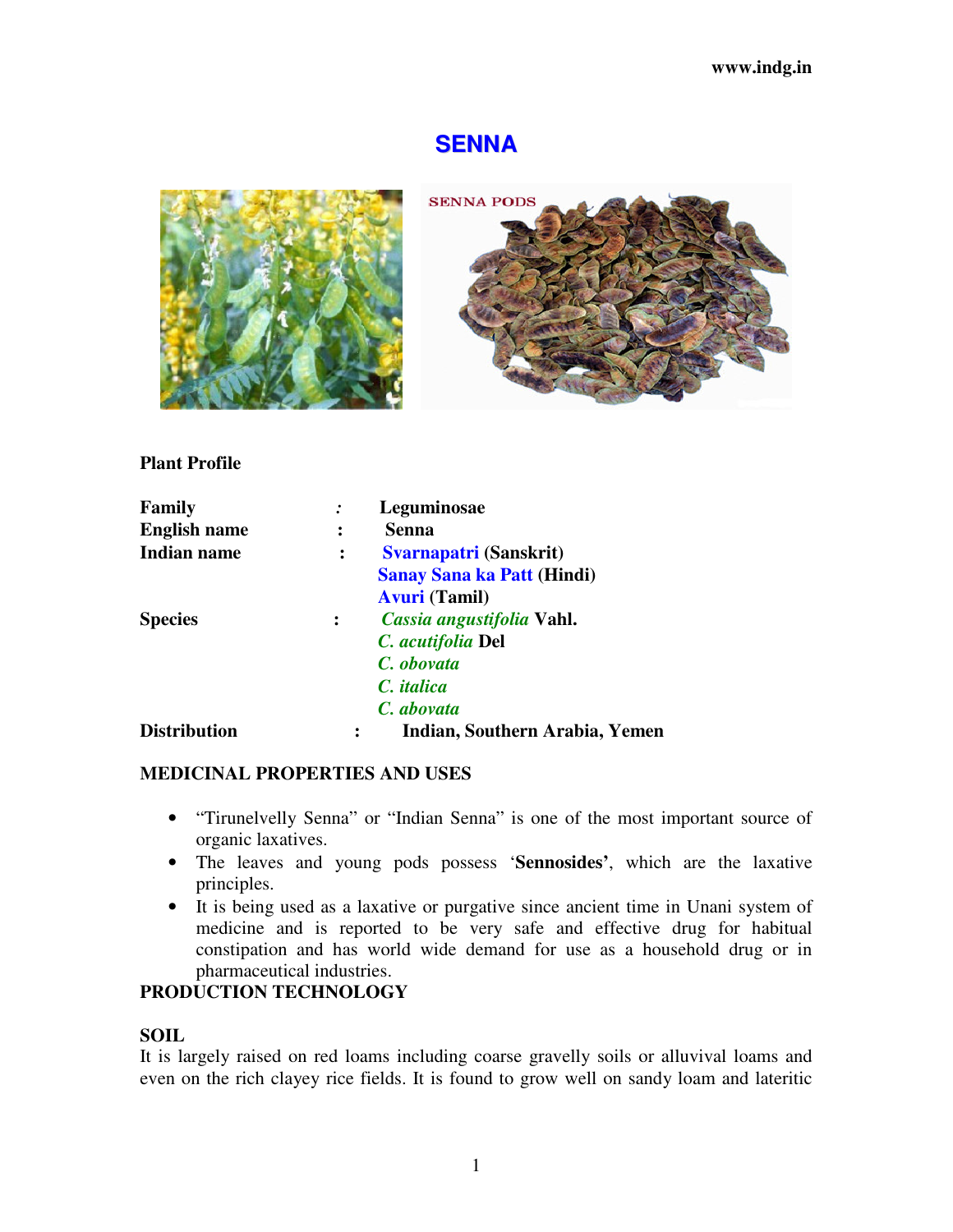soils of low to moderate fertility with a pH ranging 7 to 8.5. It is very sensitive to water logged conditions and thus avoid crust forming sticky soils which hinder germination.

# **CLIMATE**

 The crop is very sensitive to heavy rainfall and therefore such location should be avoided to grow this crop. It prefers warm and dry weather during the growing season. Low temperature is also harmful as it affects the germination.

# **VARIETIES**

| ALFT-2, Anand Late Selection | - from GAU, Anand |
|------------------------------|-------------------|
| Sonal                        | - from CIMAP.     |

# **INPUTS**

| Sl.No. | <b>Materials</b>     | Per acre       | Per hectare |
|--------|----------------------|----------------|-------------|
| 1.     | Seeds $(kg)$         | $\overline{c}$ |             |
| 2.     | Farm Yard Manure (t) | 4              | 10          |
| 3.     | Fertilizers (kg)     |                |             |
|        | N                    | 32             | 80          |
|        | $P_2O_5$             | 16             | 40          |
|        | $K_2O$               | 16             | 40          |

**Note:** Full dose of FYM, P2O5, K2O and ½ dose of N is applied as a basal dose a planting. The remaining 40 kg of N is applied in two equal split doses of 90-95 and 120- 125 days after sowing. That is after first and second leaf picking.

# **CULTIVATION**

- It is sown either during January-February or June-July months. Before planting prepare the land by ploughing harrowing and bring the soil to a fine tilth.
- Apply BHC (10%) or Aldrin (5%) at 25 kg/ha with last operation during land preparation which protects the young seedlings from attack of white ants and cut worms.
- Prepare the beds of convenient size  $(3.7 \times 2.7 \text{ m})$  and open ridge and furrows at 45 cm apart.
- Provide light irrigation and dibble seeds on one side of the ridge at a distance of 30 cm and the field is irrigated.
- To improve the germination, the seeds should be soaked in cold water for 8 hours and then shade dried.
- Further the seeds should be treated with Thiram/Captan/Agrosan G.N. at 25 g/kg to protect from damping off and seeding blight diseases which are of common occurrence.